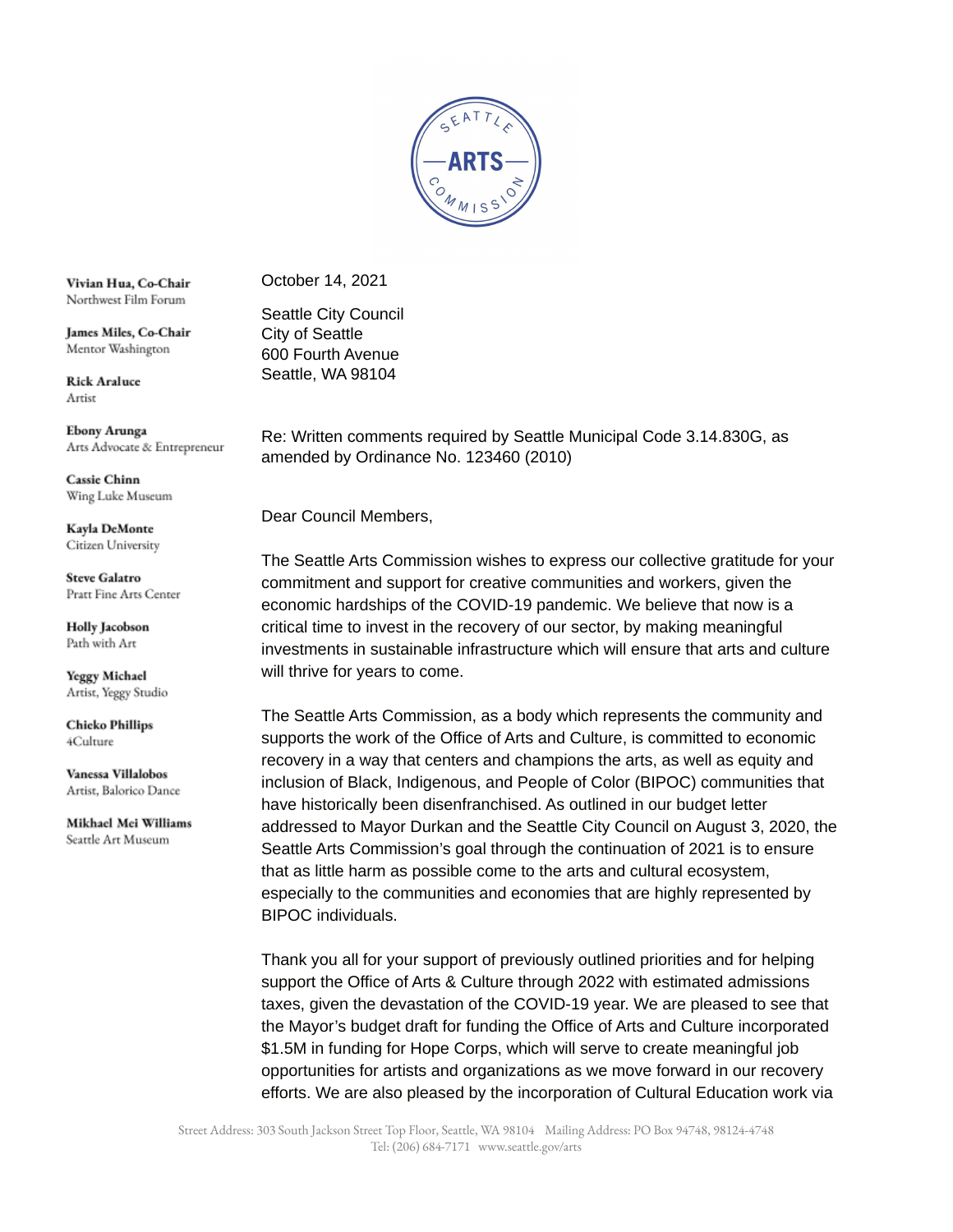

the Equitable Communities Initiative, and ask that you protect these important investments as the budget process progresses.

While there are many worthy inclusions in the Mayor's budget, there are several critical investments in Arts & Culture that have been left out. The following are areas of concern where we urgently request your support:

## **Financial Support for the ARTS Office**

As it stands, the Office of Arts & Culture will experience a 10-15% budget reduction in 2022, which puts on hiatus important legacy programs such as the Cultural Facilities Fund, which supports space-related projects by local arts organizations. Even with limited resources, the ARTS Office makes high impact investments that strengthen the arts community and ensure the well-being of artist communities. It is important that the office's budget be back-filled to pre-pandemic levels, so that it can continue to offer critical support for artists and arts organizations on the road to economic recovery. Please consider an additional \$2M be allocated to ARTS, which will restore cuts currently in place for notable programs and increase capacity within the Office.

## **Rent Forgiveness for Arts Organizations**

The City currently houses 40 organizations and had previously provided rent forgiveness which has now expired. No funding for rent relief has been allocated in the budget for 2022, but we ask for your support in providing \$2M in rent relief to arts organizations, in order to provide short-term stop-gap solutions as they recover from the pandemic. Many organizations still operate under limited hours and capacity, and the actual cost to the city is lower.

## **Funding for the Cultural Space Agency**

COVID-19 has illuminated the critical need for long-term space for arts organizations both small and large, in order to secure a future for the creative community. The Cultural Space Agency has been intentionally designed to build community wealth, especially within BIPOC communities and historically disinvested neighborhoods, through a community-led process that places decision-making authority into the hands of impacted community members. It is an especially groundbreaking entity and one solution that community members often reference as a long-term solution to keep the local arts community thriving. The Cultural Space Agency has already received viable cultural space site acquisition and development proposals from 20 BIPOC-led community organizations. However, the current budget proposal does not include funding for the Cultural Space Agency, which needs seed funding to succeed. We request consideration of \$5M in critical seed funding to activate this innovative program and support its initial projects.